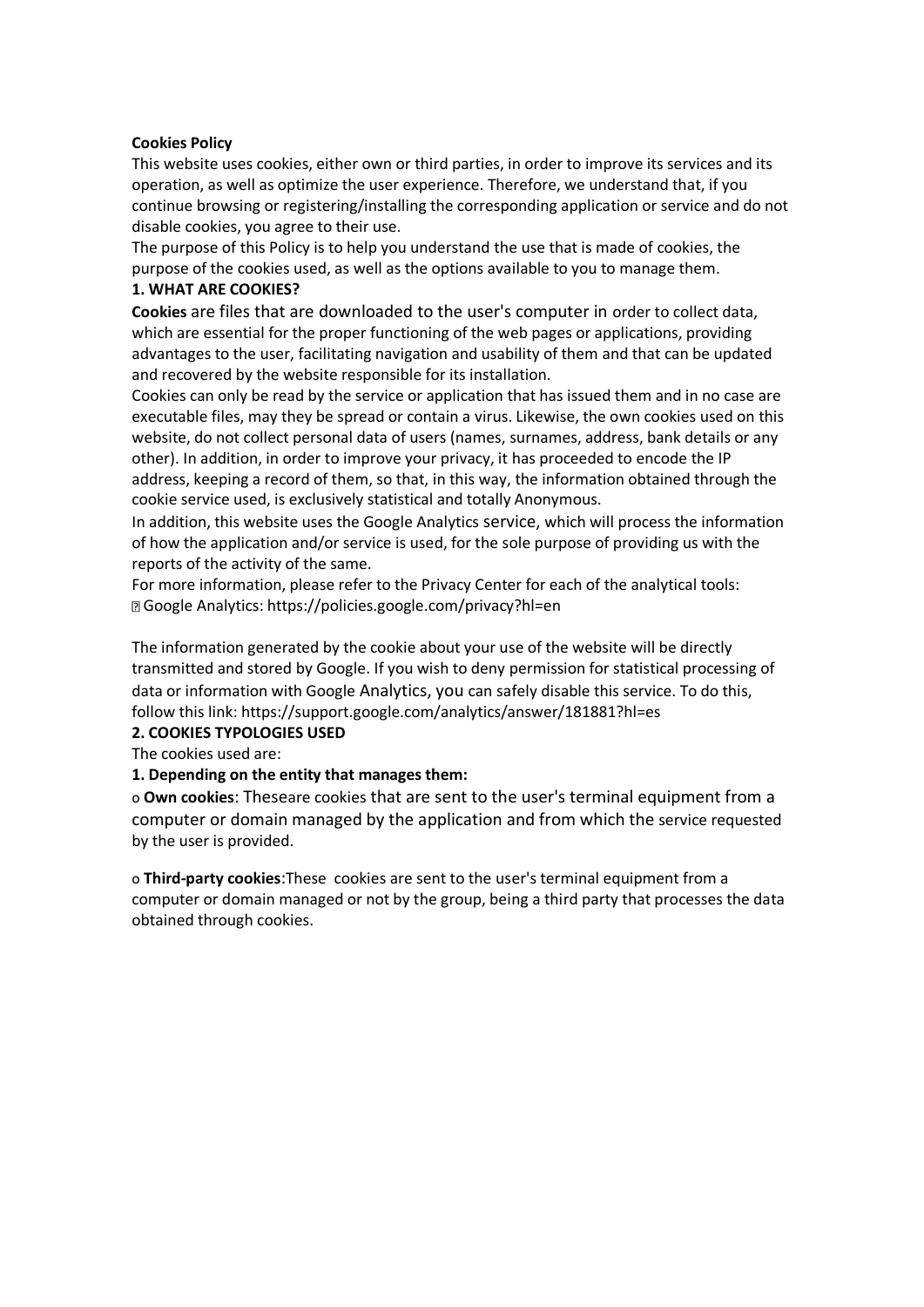#### **2. Depending on the period of time they remain activated on the terminal equipment:**

or **Session Cookies**: These cookies are designed to collect and store data while the useraccesses a website or application. They are used to store information that only interests to keep for the provision of the service requested by the user on a single occasion.

o **Persistent cookies**: These are cookies in which the data is still stored in the terminal that can be accessed and processed for a period defined by the group, and that can range from a few minutes to several years.

**3. Depending on the purpose for which the data obtained through cookies are processed:** o **Technical Cookies**: These are those that allow the user to browse through awebsite, platform or application and use the different options or services that exist in it.

o **Personalization cookies**: These are those that allow the user to access the service with some predefined general characteristics, based on a series of criteria in the user's terminal (e.g. language, type of browser through which you access the service, the locale from where you access the service, etc.).

o **Analysis cookies**: These are those that allow the monitoring and analysis of the behavior of the users of the websites to which they arelinked. The information collected through this type of cookies is used in the measurement of the activity of the websites, application or platform and for the elaboration of browsing profiles of the users of those sites, in order to introduce improvements depending on the analysis of usage data made by users of the service.

o **Advertising cookies**: These are those that allow themanagement, in the most efficient way possible, of the advertising spaces that, if applicable, have been included in a website, application or platform from which the requested service is provided, based on criteria such as edited content or the frequency at which ads are displayed. This website does not integrate cookies of **this type** within the web services provided to the user.

o **Behavioural advertising cookies**: These are those that allow the management, in the most efficient waypossible, of the advertising spaces that, if applicable, have been included in a website, application or platform from which the service is provided Requested. These cookies store information about user behavior obtained through the continuous observation of their browsing habits, which allows to develop a specific profile to show advertising based on it. This website does not integrate cookies of **this type** within the web services provided to the user.

#### **3. SETTING COOKIES**

You can disable the use of cookies at any time through your browser's settings/settings, so that you can block, restrict, disable or delete the acceptance of cookies. However, we remind you that, in